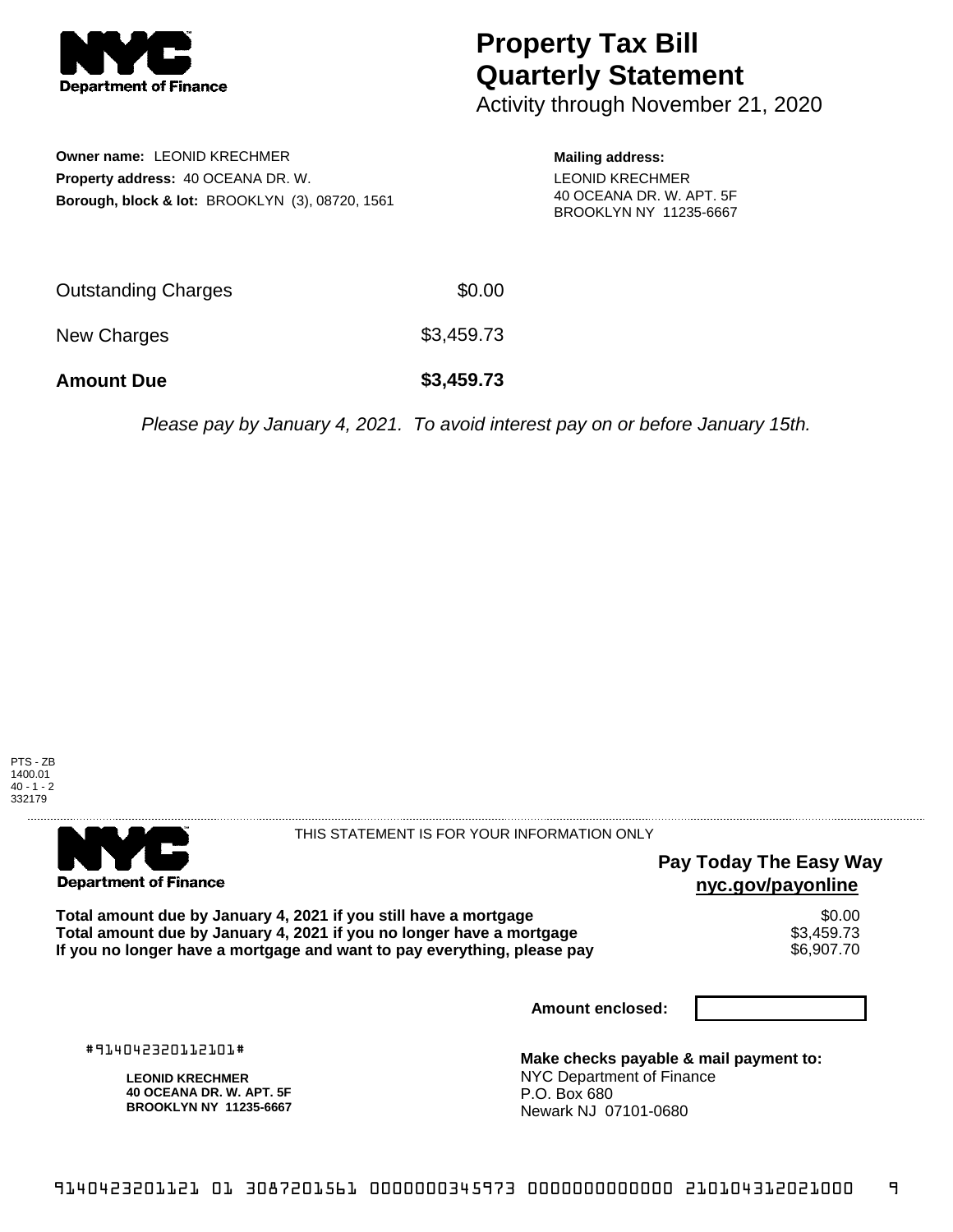

| <b>Previous Charges</b>                                                                                                             |                               |                                         | <b>Amount</b>                              |
|-------------------------------------------------------------------------------------------------------------------------------------|-------------------------------|-----------------------------------------|--------------------------------------------|
| Total previous charges including interest and payments                                                                              |                               | \$0.00                                  |                                            |
| <b>Current Charges</b>                                                                                                              | <b>Activity Date Due Date</b> |                                         | Amount                                     |
| Finance-Property Tax<br><b>Adopted Tax Rate</b><br>Co-op Condo Abatement                                                            | 01/01/2021                    | 01/01/2021                              | \$3,577.91<br>$$-143.26$<br>\$25.08        |
| <b>Total current charges</b>                                                                                                        |                               |                                         | \$3,459.73                                 |
| <b>Tax Year Charges Remaining</b>                                                                                                   | <b>Activity Date Due Date</b> |                                         | <b>Amount</b>                              |
| <b>Finance-Property Tax</b><br><b>Adopted Tax Rate</b><br>Co-op Condo Abatement                                                     | 01/01/2021                    | 04/01/2021                              | \$3,577.91<br>$$-143.26$<br>\$25.08        |
| Total tax year charges remaining                                                                                                    |                               |                                         | \$3,459.73                                 |
| If you pay everything you owe by January 4, 2021, you would save:                                                                   |                               |                                         | \$11.76                                    |
| How We Calculated Your Property Tax For July 1, 2020 Through June 30, 2021                                                          |                               |                                         |                                            |
|                                                                                                                                     |                               | Overall                                 |                                            |
| Tax class 2 - Residential More Than 10 Units<br>Original tax rate billed<br>New Tax rate<br><b>Estimated Market Value \$336,000</b> |                               | <b>Tax Rate</b><br>12.4730%<br>12.2670% |                                            |
|                                                                                                                                     |                               |                                         | <b>Taxes</b>                               |
| <b>Billable Assessed Value</b><br><b>Taxable Value</b>                                                                              |                               | \$139,080<br>\$139,080 x 12.2670%       |                                            |
| <b>Tax Before Abatements and STAR</b><br>Co-op/Condo Abatement 1 Unit<br>Annual property tax                                        |                               | \$17,060.96                             | \$17,060.96<br>$$-2,985.68$<br>\$14,075.28 |
| Original property tax billed in June 2020<br>Change In Property Tax Bill Based On New Tax Rate                                      |                               |                                         | \$14,311.64<br>$$-236.36$                  |

## **Home banking payment instructions:**

- 1. **Log** into your bank or online bill pay website.
- 2. **Add** the new payee: NYC DOF Property Tax. Enter your account number, which is your boro, block and lot, as it appears here: 3-08720-1561 . You may also need to enter the address for the Department of Finance. The address is P.O. Box 680, Newark NJ 07101-0680.
- 3. **Schedule** your online payment using your checking or savings account.

## **Did Your Mailing Address Change?**

If so, please visit us at **nyc.gov/changemailingaddress** or call **311.**

When you provide a check as payment, you authorize us either to use information from your check to make a one-time electronic fund transfer from your account or to process the payment as a check transaction.